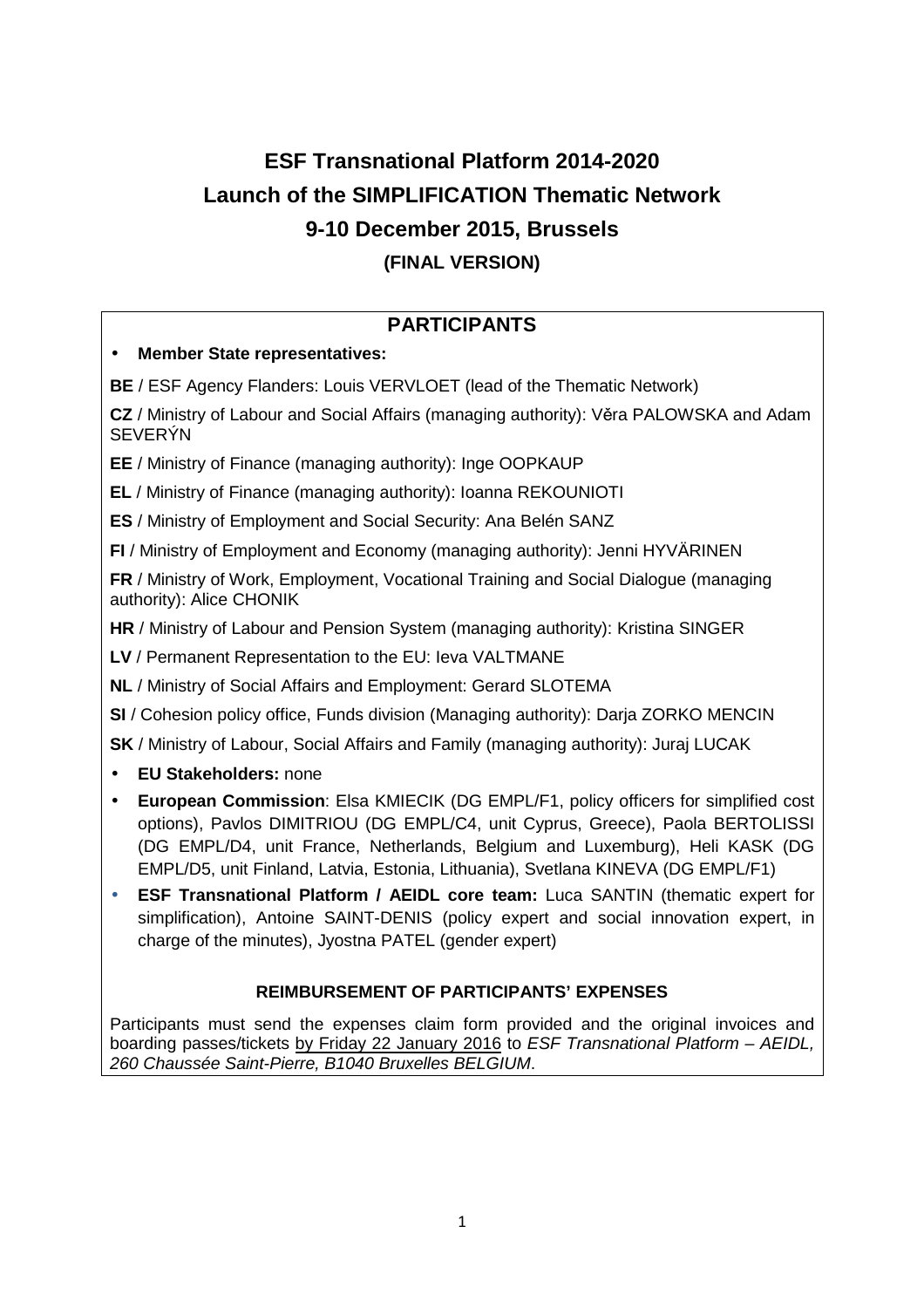For questions and electronic tickets, please contact Aleksandra KOWALSKA (ako@aeidl.eu). The rules related to travel, accommodation and daily allowance are described in this

| Reinbursements |  |  |
|----------------|--|--|

15Dec15.docx

document (updated version):

# **AGENDA**



#### **COMMISSION PRESENTATION**

Elsa KMIECIK, who recently handed over responsibility for simplified cost options to Colin BYRNE, presented.

Simplification means a lot more than just simplified cost options. Simplification is an objective the European Commission cares about at every level. A High Level Group on simplification was set up last summer and is in charge of making recommendations.<sup>1</sup> The issue of simplification is not important only for the management of ESI Funds, but also because it is instrumental in improving the implementation of policies. The Commission's ambition is to make things easier so that it becomes possible to focus more on results.

This thematic network will play a key role, since MSs need to learn more from each other and the EC needs to understand better what happens on the ground. Due to shared management, the Commission cannot be aware of all the technicalities that managing authorities face when it comes to SCOs. DG EMPL's intention is to use this network to improve its understanding of issues and contribute to solutions for faster implementation of SCOs. In addition, the MMF review gives a perspective of possible legal modifications to be applied to the current programming period.

The delegated acts adopted by the Commission on the basis of article 14 of the ESF Regulation gives MSs legal certainty with regard to the definition of standard SCOs. However, the Commission cannot go further without a reinforced cooperation with managing authorities. For instance, one of the members of the ESF Committee's recent invitation to the Commission to calculate a unit cost for migrant operations could not be followed up by the Commission alone, since the related data lay in MSs' hands.

For these reasons, Elsa KMIECIK invited participants to develop a real ambition for this network, and to strengthen their cooperation. The participation of additional managing authorities and national implementing bodies in the next meeting will be welcome.

Pavlos DIMITRIOU insisted on the interest of involving national auditors in developing methodologies. Many participants mention how difficult it can be for managing authorities to convince them that such a dialogue would not pre-empt their legal responsibilities. A different cooperative approach should be fruitful to better identify tricky points and promote adequate solutions. The Commission's auditors will join the TN at a next meeting.

#### **PRESENTATION OF THE THEMATIC NETWORK**

l

As the thematic expert for simplification, Luca SANTIN presented the network. He pointed out that the work starting is unprecedented: it is the first time that a transnational working

<sup>&</sup>lt;sup>1</sup> See http://ec.europa.eu/regional\_policy/fr/policy/how/improving-investment/high-level-groupsimplification/#1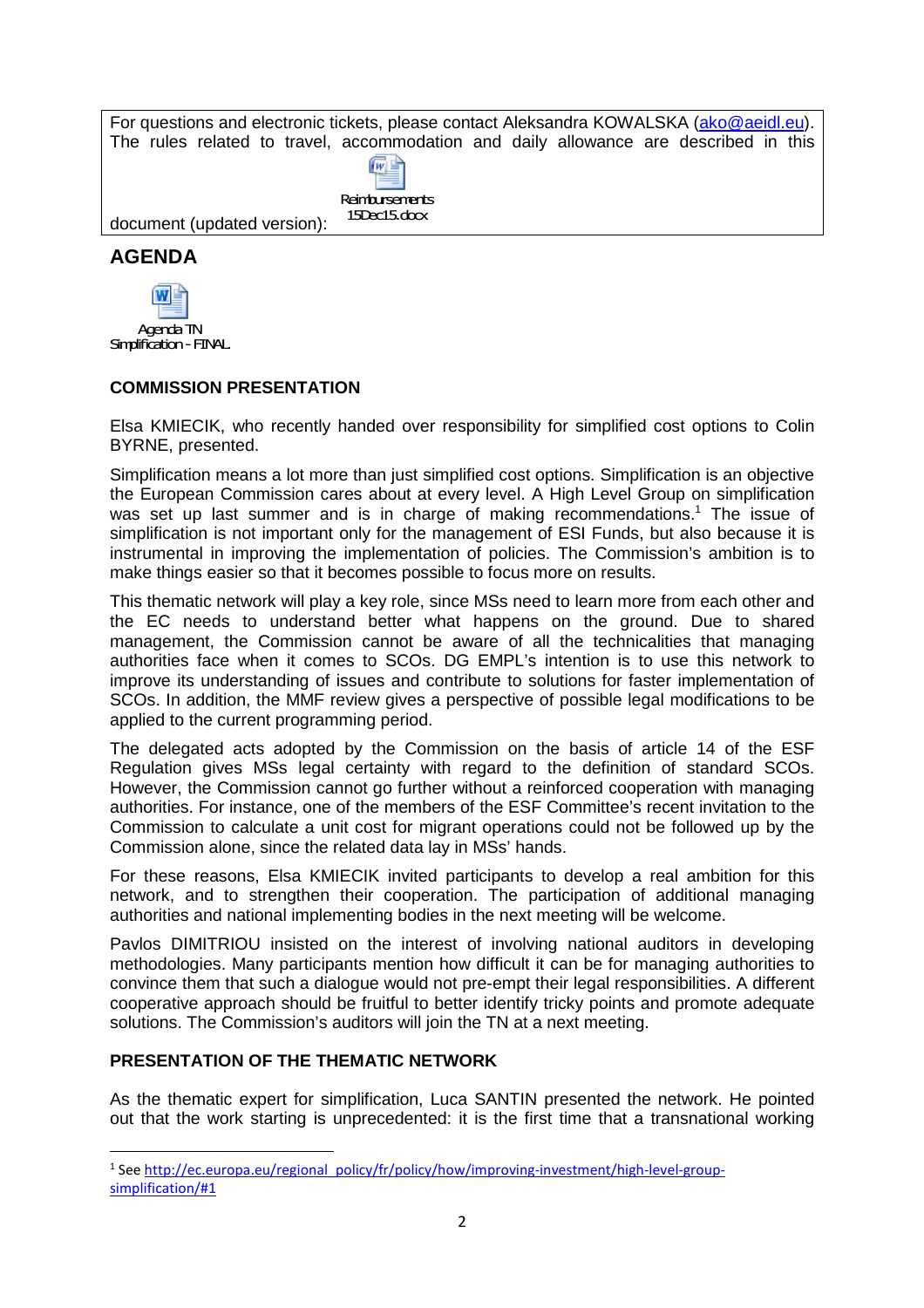group has dealt with simplification issues within ESF management, since exchanges of information and views so far have mostly been bilateral.



SIMPLIFICATION \_ LL

There will be some specificities in the work developed by this network in comparison with the others, due to its theme:

- The issue seems to be reserved to specialists but in fact, making simplifications implies the involvement of a wide range of actors: IT experts, lawyers, etc.;
- It requires a cultural leap. If not, you don't take it up, or only in a limited way;
- Sharing knowledge from different levels European, national, local is needed:
- It implies strong coordination, from beneficiaries to the European Court of Auditors.

Additional simplification measures were adopted for the programming period 2014-2020, but the implementation state of play is uneven among countries.

It will be up to participants to define the role of the TN community. The TN will organise two physical meetings a year. It will be instrumental for success to involve the most experienced persons. This network is not a seminar! We should decide which stakeholders to involve.

Luca SANTIN recalled the three **sub-themes** indicated by the MS within the preliminary consultations before the launch of the TNs**:**

- Simplified cost options
- Joint action plans
- Financial instruments, depending on participants' interest.

Five potential **areas of activity** could be identified:

- approaching simplification: administration and calculations, simplified calls, simplified controls – change management issues (simplification does not mean only fewer people dealing with administration but also means people engaged in other tasks than collecting and managing papers);
- legal framework: MSs' constraints, promotion of an harmonised framework at EU level;
- methodological/operational solutions;
- new simplification measures/rules: delegated acts on SCOs, mandatory use of SCOs, joint action plans, etc.
- assessing the impact of simplification: quantitative and qualitatively, need for common methodologies and recommendations to improve uptake.

Success will mean that the TN has made a decisive contribution towards an effective, easy – since a complex simplification system is not simplification –, clear (to define and communicate) and correct new set of simplification of measures within the ESF.

#### **SITUATION IN EACH MS**

Please read the presentations made by participants for full details:



The key points were the following: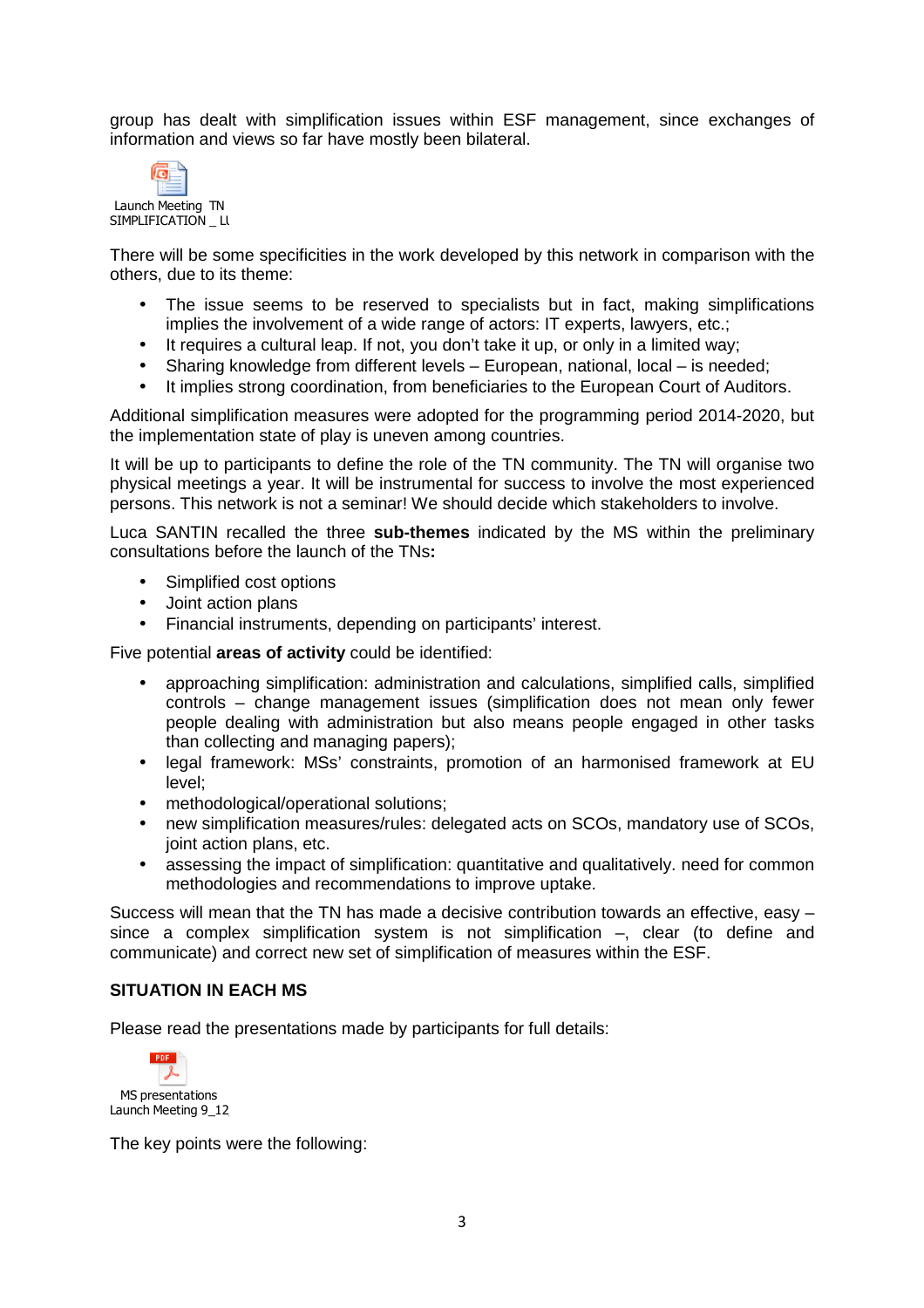FLANDERS started implementing SCOs in 2007, with flat rates. It has been using standard scales and lump sums since 2009. Now, SCOs are used in every call. Louis VERVLOET considers that the three top issues to be addressed are: enhancing legal certainty; counterbalancing the risk of fraud; simplifying the overall administrative burden for all parties involved.

CZECH REPUBLIC already had developed some experience of SCOs during the previous programming period. It is now considering using SSUC and flat rates in all ESF OPs, preferably on the basis of art. 14(1) of the ESF Regulation. The Commission has already approved unit costs for childcare facilities and in-company training of employees. The preparation of unit costs for support to start-ups is under consideration. A problem is that developing simplified costs is heavily time consuming. Another limitation is that the auditors refuse to take any responsibility in the process. Opportunities: reducing errors, focussing on outputs, reducing administrative burden. Challenges: the information system, on-the-spot verifications, inviting other national stakeholders to opt for SCOs.

In ESTONIA, the use of flat rates is already mandatory, and unit costs used (also those existing in other EU policies). Many problems relate to auditors and concern calculation methods. There is a real need that the Commission give clear messages to audit authorities.

In SPAIN, the (single) managing authority published a manual in which the use of SCOs is compulsory for indirect costs. However, the complex administrative governance, with many implementing bodies not only at national level but also at regional and many audit authorities, induces a wide range of interpretations of the regulations. The ESF Spanish unit plans to launch a national working group on SCOs.

FINLAND has opted for a multi-fund approach in the current programming period. The reduction of implementing bodies has much improved the situation: there are few divergent interpretations, while better legislation reduces the need for guidance. A lot of emphasis has been put on the IT system. Currently, out of 519 projects, flat rates are used in 80% of them, lump sums in 9% and real costs in 12%.

In FRANCE, the number of national implementing bodies has been reduced but remains high – 130 instead of 350. The entire audit trail has been dematerialised, but the web portal https://ma-demarche-fse.fr only concerns the national OP. Simplification measures currently consist of three flat rates (15%, 20% and 40%), based on art. 14.1 of the EU ESF regulation. An interministerial evaluation of simplification issues is being made. The time it takes to develop SCOs and uncertainty concerning audit remain bottlenecks to further developments.

In CROATIA, simplification measures have been set up exclusively on the ground of the provisions of the CPR and the ESF Regulation. Technical assistance is being mobilised to explore further progress.

In the NETHERLANDS, standard scales of unit costs have been applied to the three types of applicants targeted by the only OP, namely municipalities, the Employee Insurance Agency and the Ministry of Security and Justice. Some are result-based.

The use of SCOs started in SLOVENIA during previous programming periods and is now developing, with a stronger focus on results. The challenge has become to speed up uptake and adopt a more qualitative approach.

A similar evolution is visible in SLOVAKIA, with a shift in orientation from process towards outcomes. Simplified costs now cover 10% of the OP, while standard scales are applied to five national projects.

#### **CHALLENGES (PROBLEMS) AND OPPORTUNITIES (SOLUTIONS)**

MS were invited to identify and present "their" key problems and solutions related to the Simplification theme.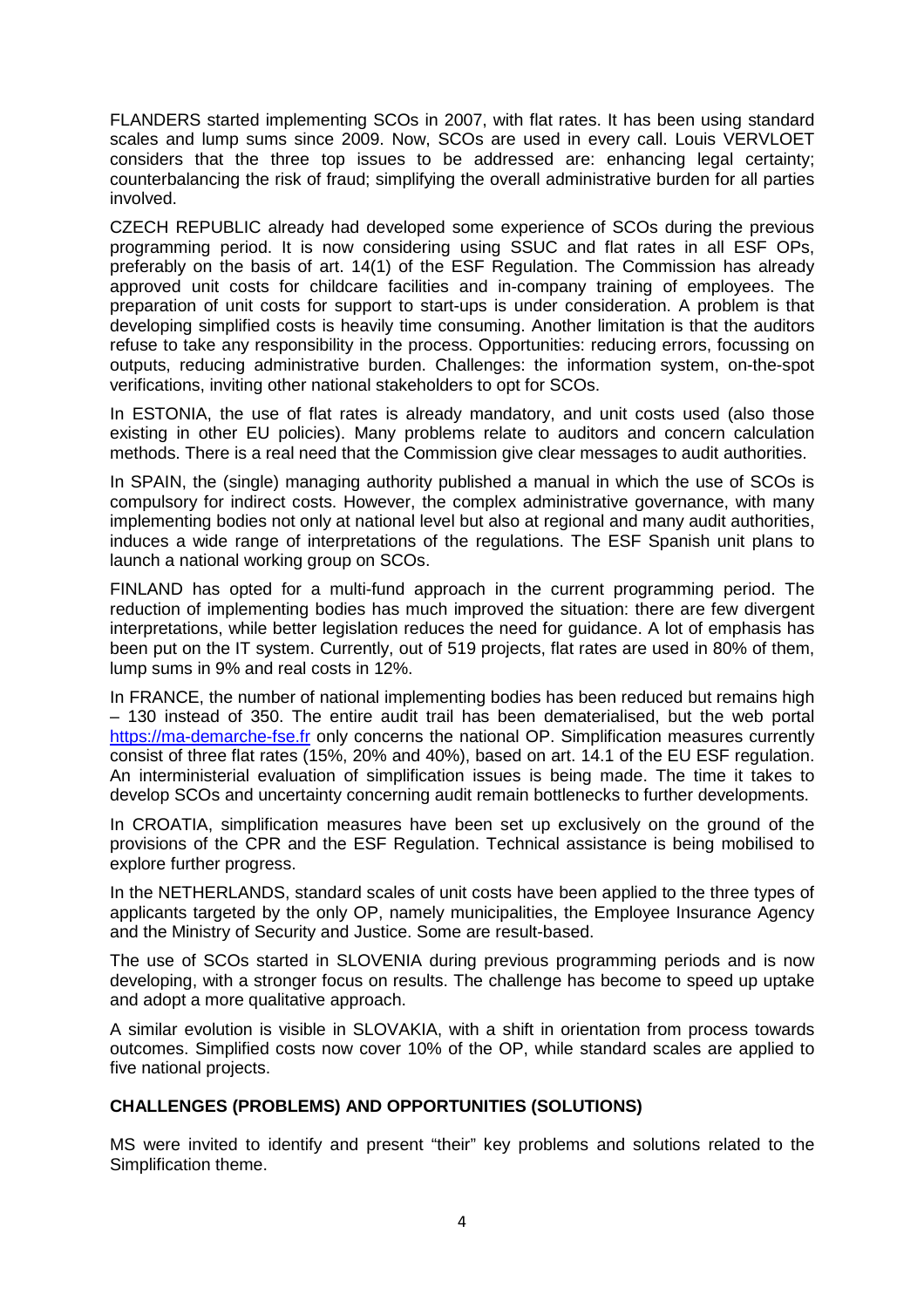On the basis of the MS indications/suggestions, Luca SANTIN wrapped up the session by identifying together with the participants the main problems and solutions clusters (see following charts).

| <b>CHALLENGES (PROBLEMS)</b> |                                                                                                                                                                                  |                                                                                                                                                                                                                                                                                                                                                                                                                                                                                                                                                                                                      |  |  |
|------------------------------|----------------------------------------------------------------------------------------------------------------------------------------------------------------------------------|------------------------------------------------------------------------------------------------------------------------------------------------------------------------------------------------------------------------------------------------------------------------------------------------------------------------------------------------------------------------------------------------------------------------------------------------------------------------------------------------------------------------------------------------------------------------------------------------------|--|--|
|                              | Challenges/problems reported by the MS<br><b>Cluster</b>                                                                                                                         |                                                                                                                                                                                                                                                                                                                                                                                                                                                                                                                                                                                                      |  |  |
| Α.                           | <b>LEGAL (UN)CERTAINTY</b><br><b>Audit Trail</b><br>Audit of calculation<br>Methodologies<br>Specific Issues (State Aids,<br>Public Procurement, Proof of<br>activities/results) | <b>Horizontal Audits (FR)</b><br>Legal Assurance unless enacted under 14.1 (SK)<br>Consultation with and approval of Audit Authorities (EL)<br>$\bullet$<br>Lack of similar understanding on auditing (EE)<br>$\bullet$<br>Reservations form the control part of management (LV)<br>Very vague (unclear) opinion of EC on control of Public<br>$\bullet$<br>Procurement in SCO projects (CZ)<br>Treatment of employment aids (ES)<br>$\bullet$<br>Compatibility between SCOs and State Aids regulation (FR)<br>$\bullet$<br>State Aids issues in ESF and ERDF that limit use of SCO (LV)             |  |  |
|                              | <b>B. EXPERIENCE SHARING AND</b><br><b>COMMON UNDERSTANDING</b><br><b>BETWEEN MS</b><br>Lack of experience sharing<br>No common terminology                                      | Not sharing experiences with other Member States (CZ)<br>$\bullet$<br>Very difficult to find detailed information about systems<br>$\bullet$<br>from other countries (CZ)<br>No Sharing solutions of Managing Authorities on issues of<br>$\bullet$<br>SCOs (NL)<br>Understanding: When two (especially from different<br>$\bullet$<br>offices, MAs or even countries) speak about SCO (e.g. Unit<br>costs) each one of them often means something<br>completely different (CZ)<br>No unified understanding of terminology (HR)<br>$\bullet$<br>Terminology- definitions conflicts (EL)<br>$\bullet$ |  |  |
|                              | C. CALCULATION<br><b>METHODOLOGIES</b><br>Data (Sources, Relevance )<br>Methods                                                                                                  | Methodology and data defining unit costs and lump sums<br>outside Art. 14.1 (LV)<br>How much data to use as sample (HR)<br>Relevant calculation methods for calculating Unit<br>$\bullet$<br>Costs/Lump Sums (CZ)<br>Calculation of project staff costs (FI)                                                                                                                                                                                                                                                                                                                                         |  |  |
|                              | <b>D. NATIONAL</b><br><b>RULES/CONSTRAINTS</b>                                                                                                                                   | National control regardless SCOs (SK)<br>National legislation is favouring Real Costs Schemes (CZ)<br>٠<br>How to make sure that there is no contradiction with some<br>$\bullet$<br>national law from the past?!? (HR)                                                                                                                                                                                                                                                                                                                                                                              |  |  |
| Ε.                           | <b>DIALOGUE WITH</b><br><b>APPLICANTS AND/OR</b><br><b>OTHER PUBLIC AUTHORITIES</b>                                                                                              | Cooperation of applicants (NL)<br>$\bullet$<br>Validation of unit costs proposed by other Authorities (e.g.<br>$\bullet$<br>IBs) (FR)                                                                                                                                                                                                                                                                                                                                                                                                                                                                |  |  |
| F.                           | <b>HARMONIZATION OF RULES</b><br>AT EU LEVEL (BETWEEN<br><b>DIFFERENT FUNDS)</b>                                                                                                 | The additional options of ESF Regulation Article 14.1 and<br>٠<br>14.2 are not applicable in ERDF (FI)<br>How to use SCOs in other EU policies, when the eligibility<br>$\bullet$<br>rules are different between Funds (EE)                                                                                                                                                                                                                                                                                                                                                                          |  |  |
|                              | <b>G. SCOs IMPLEMENTATION</b><br>Monitoring and<br>justification of                                                                                                              | Justifying SSUC (ES)<br>$\bullet$<br>Justify and control staff costs within service contracts (ES)<br>Quality measurement (SK)                                                                                                                                                                                                                                                                                                                                                                                                                                                                       |  |  |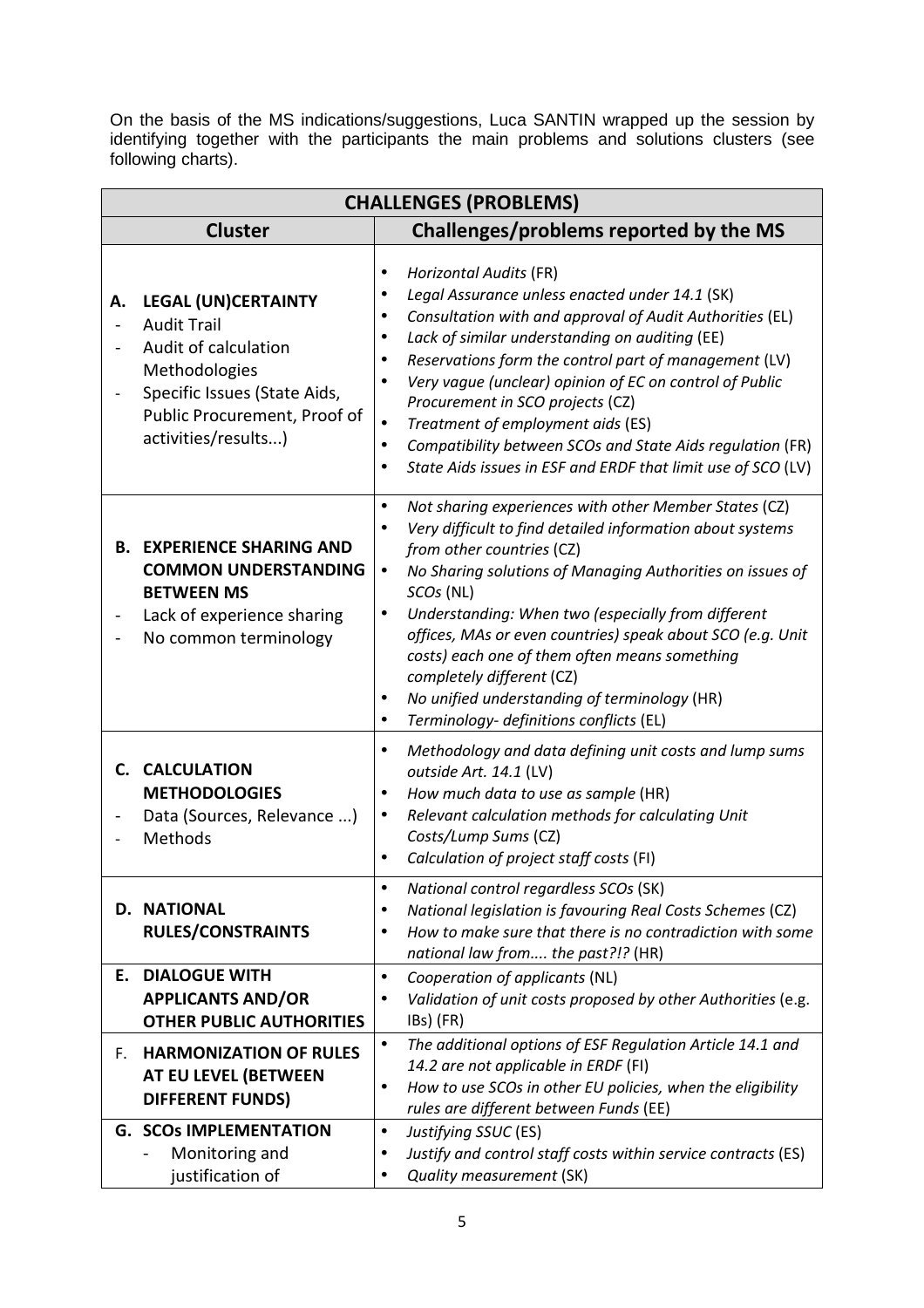| activities/outcomes<br><b>Quality measurement</b><br>$\sim$ | Simplification of management verifications and payment<br><i>processes</i> (FI) |
|-------------------------------------------------------------|---------------------------------------------------------------------------------|
|                                                             | Example of combination of SCOs (SI)                                             |

| <b>OPPORTUNITIES (SOLUTIONS)</b>                                                                                                                   |                                                                                                                                                                                                                                                                                                                                                                                                                                                                                                    |  |  |  |
|----------------------------------------------------------------------------------------------------------------------------------------------------|----------------------------------------------------------------------------------------------------------------------------------------------------------------------------------------------------------------------------------------------------------------------------------------------------------------------------------------------------------------------------------------------------------------------------------------------------------------------------------------------------|--|--|--|
| <b>Clusters</b>                                                                                                                                    | <b>Opportunities (solutions) reported by the MS</b>                                                                                                                                                                                                                                                                                                                                                                                                                                                |  |  |  |
| A. REGULAR EXCHANGE OF<br><b>EXPERIENCES, PRACTICES</b><br><b>AND INFORMATION AMONG</b><br><b>MS (THEMATIC NETWORK)</b>                            | Exchange of detailed information about SCO systems<br>$\bullet$<br>(calculation, methodology, calls for proposals, etc.)<br>among different countries (CZ)<br>More information on good examples, good programmes<br>Peer to peer Exchange - Study visits (frank exchange of<br>$\bullet$<br>experiences) (LV)<br>Thematic Network "Mailing Group" (HR)<br>Present calculation methods used by Managing<br>$\bullet$<br>Authorities (CZ)<br>Use of SCO (defined) by other Managing Authorities (SK) |  |  |  |
| <b>INVOLVEMENT OF THE EC</b><br>В.<br>Policy and Legislation Unit<br>AA<br>Geographical desks                                                      | EC participation in the Simplification TN (CZ)<br>$\bullet$<br>EC should give a clear guidance on auditing (EE)<br>$\bullet$<br>Open platform in DG EMPL on the answers thy have<br>$\bullet$<br>provided to Member States (LV)<br>Get the AA Involved in the SCO implementation (FR)<br>٠<br>Clear and shared identification of the solutions (ES)<br>(Discussion on) Objective information – art $67.5.a$ (ES)<br>$\bullet$                                                                      |  |  |  |
| <b>WIDER, EASIER AND</b><br>C.<br><b>HARMONIZED USE OF SCOS</b><br>SCOs defined at EU level<br><b>Funds harmonization</b><br>Mandatory use of SCOs | Promoting SCO from the European level much more (CZ)<br>Indirect costs only as flat rates for all ESIF projects (LV)<br>Same rules should apply to all funds (EE)<br>$\bullet$<br>The SCO rules could be further harmonized between ESF<br>٠<br>and ERDF (FI)<br>Mandatory use of SCOs (FI)<br>٠<br><b>Simpler Monitoring (ES)</b>                                                                                                                                                                 |  |  |  |

During the discussion the following aspects were also highlighted:

legal uncertainty / audit trial:

Legal uncertainty is a major issue. A given project can be checked several times, and by different auditors, which will oblige to discuss the issue several times. The future participation of EC auditors in the TN meetings should positively influence signals sent from the European level to the audit authorities in MSs.

• Delegated Acts

Normally: what is outside the scope of art.  $14(1)$  – delegated act – will be audited, what is inside will not. FR example: the delegated act mentions which documents will be requested to prove the outputs / the process leading to a delegated act usually starts with the writing of a MS fiche, as a basis for discussion with the EC and auditors; it usually took one year for the first countries which experimented with the process (their experiences could be shared at next meeting).

Does the DA cover all the costs of the operations, or only some of them? CZ: only some, since some operations involve crossfunding, which cannot be a part of a DA, but for education, it covers all costs. FR: amount paid to coaching services is different from amount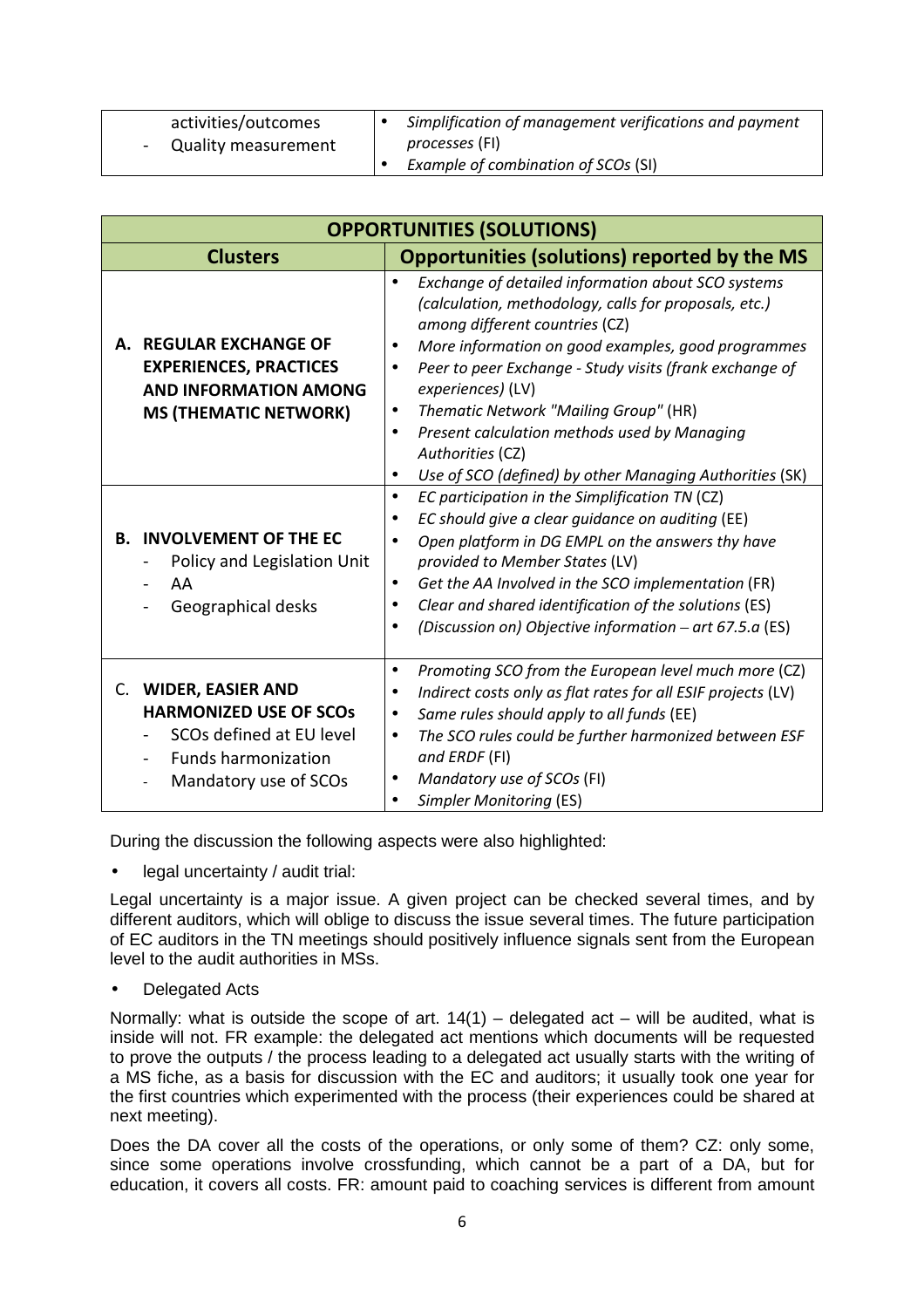declared to EC. It was an average calculation of real costs incurred by the services. FR advises to disconnect both realities. Luca SANTIN observed that the first step should be to define the potential scope/boundaries for a DA. It is important to get the operation more secure since a DA is rigid and cannot be amended easily (only minimal automatic adaptations are allowed in the regulation). Specific issues (state aids, public procurement, proof of administrative papers - some countries implementing SCOs keep asking for a full accounting system in which beneficiaries have to keep track of everything);

- insufficient sharing of experiences: this TN is the first real community of practice (even if there are representatives from MSs in existing EU committees)
- lack of a clear terminology: Luca SANTIN proposed to write a brief document with a few key terms defined, with examples added – e.g.: definitions of indirect costs means this or that used in the different countries).
- Particular attention should be dedicated to issues like quality measurement and monitoring of activities and results within the discussion on the implementation of SCOs.
- national rules: they can impede or even make it impossible to implement simplification measures. National regulations are often a constraint or even a threat to simplification.
- dialogue with applicants and other stakeholders plays a key role for the successful implementation of SCOs (and of simplification measures in general)
- adequate access to data and a verification of methodologies are irreplaceable.
- harmonised rules at EU level: are multi-fund OPs common in the MSs? FR: yes at regional level. CZ: one. ES: no, only ESF. LT 1 multi-fund OP. SK 1 multi-fund ESF-ERDF OP (human resources). FI: 1 OP. EL 30 regional multi-fund OPs + 2 national OPs for ESF and ERDF. HR: specific OP for ERDF. NL: different OPs for different funds.

#### **ORGANISING THE NETWORK**

#### **A. Organisational aspects**

- 1. **Next meetings will start in the morning** (no more meetings starting at lunchtime). We can plan 1-day or 1.5-day physical meetings depending on the number and relevance of the points to be discussed/shared.
- 2. **The date(s) of the meetings will be proposed 2 months in advance.** This will allow all participants to organize their agendas/schedules and manage their bookings in due time. We could use a Google form to check/decide the most convenient date(s) for all.
- 3. **The next meeting will be held in Brussels in the first 2 weeks of March 2016.** Next meetings could also take place in **other Member States**. Of course all MSs' proposals will be welcomed.
- 4. **The participation and the active involvement of the European Commission** (DG EMPL Policy and Legislation Unit, Geographical desks Units, Auditors ….) and of other stakeholders will play a very important role in the development of the Network. On the other hand we should also organize separate sessions dedicated to discussion between MSs only.
- 5. Although distance work will be a key factor to ensure that the meetings are productive, **distance meetings are not foreseen at the moment** (not feasible with so many participants and also considering the quantity of issues to discuss and their relevance). The EU budget provides with resources for only two meetings a year, but participants agreed that it should not be a problem to cover the cost of the 3rd meeting in each year with national resources. TN meetings could be also organized in conjunction with other initiatives/occasions at EU level (e.g. Open days, EC thematic seminars on SCOs ….).
- 6. **Distance work will be managed mainly through**: e-mail exchanges (mailing list will be provided) and Dropbox folders (links will be provided). Only the participants will have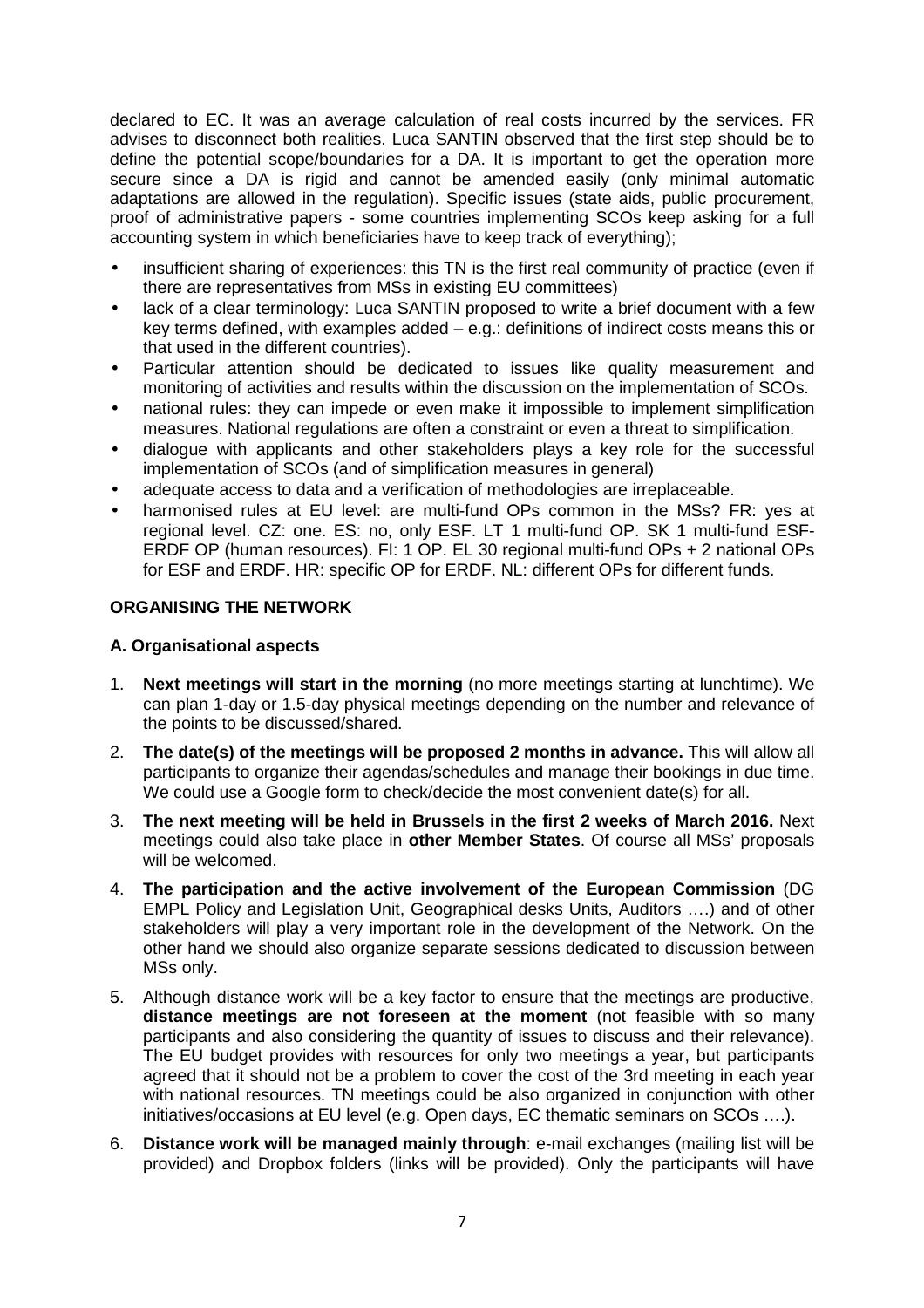access to the folder. These solutions will cover the first months of work. In spring 2016 the TN website will be available (to exchange and host contents and discussions).

7. **Information flow:** as a general rule the information and documents exchanged within TN will be exchanged among the Authorities participating in the Network (including the MS reps who have not been able to participate in the launch meeting, but who have formally declared their interest in participating). The members of the TN will then decide which documents and information can be shared/disseminated.

#### **B. Next steps**

In brief, all participants agreed to work on 3 main initial tasks:

#### **1. A common practical 'dictionary' on simplification:**

Not a few participants declared they are very interested in achieving a better understanding of how the others have interpreted the EU definitions in practice at a MS level (e.g. direct/indirect costs, process, result, operation…). Steps:

- a. Each MS will send a short list of the (5-10) key terms they would like to include in the dictionary (proposed deadline for sending the list: 15/01/2016)
- b. A consolidated list of key terms will be sent back to the MS, together with an outline 'definition template' by 20/01/2016
- c. All members of the TN will provide "their" practical definitions on how the key terms have been interpreted in their MS experiences (with a few examples). The definitions should be kept simple (we will have time and occasions to develop them). Proposed deadline: 22/02/2016

#### **2. Map of the authorities/stakeholders in each MS:**

In not a few MS the number of authorities taking relevant decisions on simplification measures is extremely high. It could then be important to have a first picture of each national framework.

Steps:

- a. Each MS will send a first map of the main authorities taking decisions and/or coordinating the implementation of SCOs at national and (possibly) regional level. Proposed deadline for sending the maps: 31/01/2016
- b. The maps will then be discussed and systematized within the 2nd meeting.

#### **3. A first, simple, map of SCO practices and experiences**

In order to start the exchange of concrete practices, CZ proposed to design a first simple template to collect other MS' experiences (at least the main ones).

All participants supported the proposal and declared their availability to collaborate on this task since the very early stage of the TN.

Steps:

- a. The CZ members will send a draft version of the template to the Leading MS and Thematic Expert by 15/01/2016. The template will be kept "as simple as possible".
- b. The template will be sent to all MS by 20/01/2016
- c. Each MS will return their templates by 22/02/2016

**These 3 items/tasks will be consolidated under an "umbrella" which could be labelled 'EU Practical Travel Guide to Simplification'** (or something like that). Of course, it will be a "live document" that will be improved and revised throughout the 4-year period. A first internal draft can be presented and discussed at the 2nd meeting.

Furthermore, we have been asked by the EC to write also a '**Baseline study**' on the theme. The Thematic Expert will elaborate a draft version of the document and will send it to all members (by 31/01/2016) to collect comments and proposals.